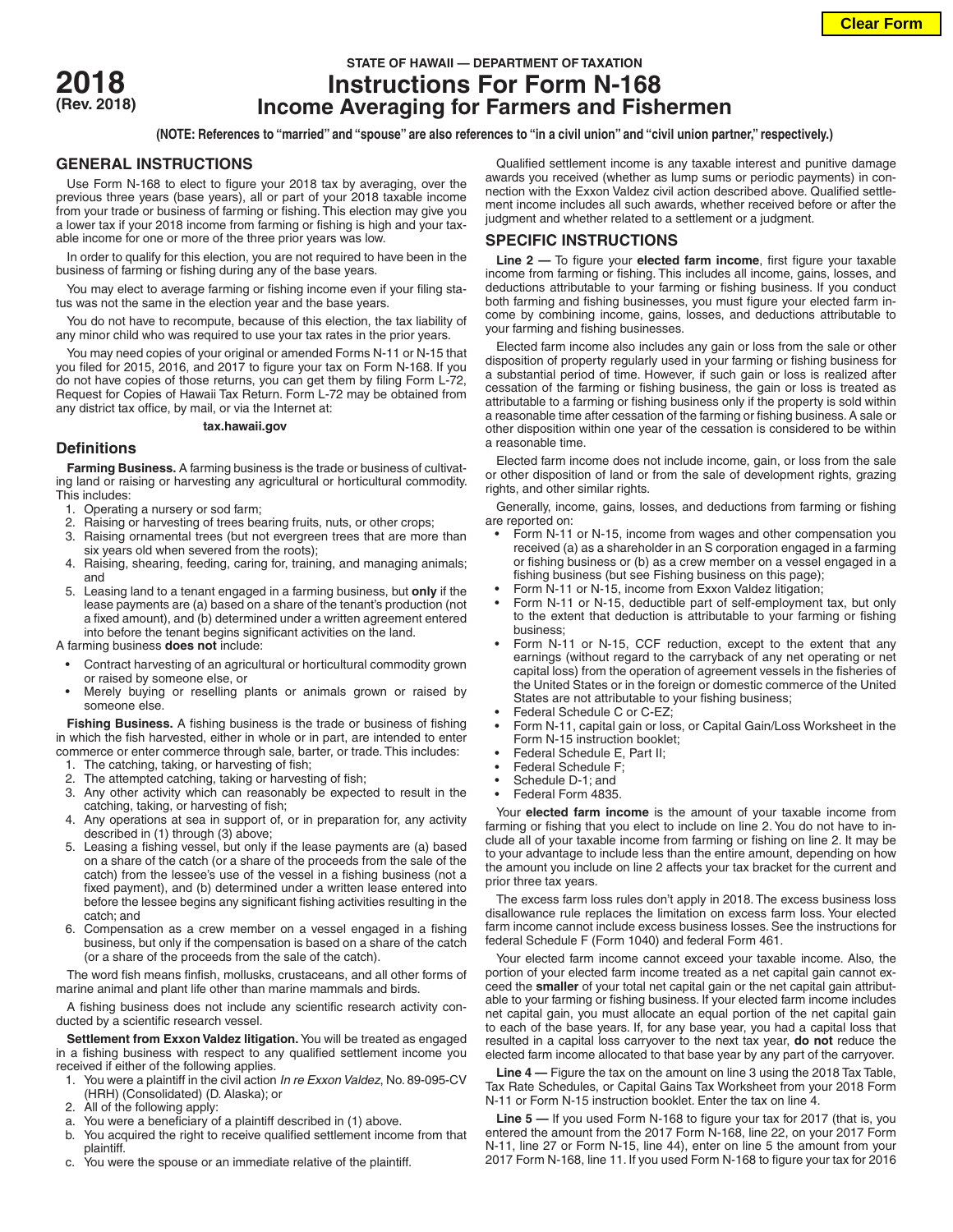#### **Instructions for Form N-168 Page 2 (Rev. 2018)**

but not 2017, enter on line 5 the amount from your 2016 Form N-168, line 15. If you used Form N-168 to figure your tax for 2015 but not 2016 or 2017, enter on line 5 the amount from your 2015 Form N-168, line 3.

If you figured your tax for 2015, 2016, and 2017 without using Form N-168, enter on line 5 the taxable income from your 2015 return (or as previously adjusted by the Department of Taxation (Department), an amended return, etc.). But if that amount is zero or less, complete the worksheet in the instructions to federal Schedule J to figure the amount to enter on line 5.

If you did not file a tax return for 2015, use the amount you would have reported as your taxable income had you been required to file a tax return.

**Line 8 —** If line 7 is zero, enter -0- on line 8. Otherwise, figure the tax on the amount on line 7 using either the 2015 Tax Rate Schedules on page 3 or the Tax on Capital Gains Worksheet on page 4 of the instructions.

**Line 9 —** If you used Form N-168 to figure your tax for 2017 (that is, you entered the amount from the 2017 Form N-168, line 22, on your 2017 Form N-11, line 27 or Form N-15, line 44), enter on line 9 the amount from your 2017 Form N-168, line 15. If you used Form N-168 to figure your tax for 2016 but not 2017, enter on line 9 the amount from your 2016 Form N-168, line 3.

If you figured your tax for both 2016 and 2017 without using Form N-168, enter on line 9 the taxable income from your 2016 return (or as previously adjusted by the Department, an amended return, etc.). But if that amount is zero or less, complete the worksheet in the instructions to federal Schedule J to figure the amount to enter on line 9.

If you did not file a tax return for 2016, use the amount you would have reported as your taxable income had you been required to file a tax return.

**Line 12 —** If line 11 is zero or less, enter -0- on line 12. Otherwise, figure the tax on the amount on line 11 using either the 2016 Tax Rate Schedules

on this page or the Tax on Capital Gains Worksheet on page 4 of the instructions.

**Line 13 —** If you used Form N-168 to figure your tax for 2017 (that is, you entered the amount from the 2017 Form N-168, line 22, on your 2017 Form N-11, line 27 or Form N-15, line 44), enter on line 13 the amount from your 2017 Form N-168, line 3.

If you did not use Form N-168 to figure your tax for 2017, enter on line 13 the taxable income from your 2017 return (or as previously adjusted by the Department, an amended return, etc.). But if that amount is zero or less, complete the worksheet in the instructions to federal Schedule J to figure the amount to enter on line 13.

If you did not file a tax return for 2017, use the amount you would have reported as your taxable income had you been required to file a tax return.

**Line 16 —** If line 15 is zero or less, enter -0- on line 16. Otherwise, figure the tax on the amount on line 15 using either the 2017 Tax Rate Schedules on this page or the Tax on Capital Gains Worksheet on page 4 of the instructions.

**Lines 18, 19, and 20 —** If you used Form N-168 to figure your tax for 2017, enter the amount from the appropriate lines of that Form N-168 on lines 18, 19, and 20. If you used Form N-168 to figure your tax for 2016 but not 2017, enter the amount from the appropriate lines of your 2016 Form N-168 on lines 18 and 19. If you used Form N-168 for 2015 but not 2016 or 2017, enter the amount from line 4 of your 2015 Form N-168 on line 18. Otherwise, enter your tax for the applicable year. If you amended your return or the Department made changes to it, enter the corrected amount. Do not include any amount from Forms N-2, N-103, N-152, N-312, N-318, N-338, N-344, N-348, N-405, N-586, or N-814.

| Schedule I - Use if your filing status is Single or Married Filing Separately             |              |              |                                |  |  |
|-------------------------------------------------------------------------------------------|--------------|--------------|--------------------------------|--|--|
| If your taxable income is:                                                                | Your tax is: |              |                                |  |  |
|                                                                                           |              |              |                                |  |  |
| Over \$2,400 but not over \$4,800  \$                                                     |              |              | 34 plus 3.20% over \$2,400     |  |  |
|                                                                                           |              |              | 110 plus 5.50% over \$4,800    |  |  |
| Over \$9,600 but not over \$14,400  \$                                                    |              |              | 374 plus 6.40% over \$9,600    |  |  |
|                                                                                           |              |              | 682 plus 6.80% over \$14,400   |  |  |
| Over \$19,200 but not over \$24,000  \$                                                   |              |              | 1,008 plus 7.20% over \$19,200 |  |  |
|                                                                                           |              |              | 1,354 plus 7.60% over \$24,000 |  |  |
| Over \$36,000 but not over \$48,000  \$                                                   |              |              | 2,266 plus 7.90% over \$36,000 |  |  |
|                                                                                           |              |              | 3,214 plus 8.25% over \$48,000 |  |  |
| Schedule II - Use if your filing status is Married Filing Jointly or Qualifying Widow(er) |              |              |                                |  |  |
| If your taxable income is:                                                                |              | Your tax is: |                                |  |  |
|                                                                                           |              |              |                                |  |  |
|                                                                                           |              |              | 67 plus 3.20% over \$4,800     |  |  |
| Over \$9,600 but not over \$19,200  \$                                                    |              |              | 221 plus 5.50% over \$9,600    |  |  |
| Over \$19,200 but not over \$28,800  \$                                                   |              |              | 749 plus 6.40% over \$19,200   |  |  |
| Over \$28,800 but not over \$38,400  \$                                                   |              |              | 1,363 plus 6.80% over \$28,800 |  |  |
| Over \$38,400 but not over \$48,000  \$                                                   |              |              | 2,016 plus 7.20% over \$38,400 |  |  |
| Over \$48,000 but not over \$72,000  \$                                                   |              |              | 2,707 plus 7.60% over \$48,000 |  |  |
| Over \$72,000 but not over \$96,000  \$                                                   |              |              | 4,531 plus 7.90% over \$72,000 |  |  |
|                                                                                           |              |              | 6,427 plus 8.25% over \$96,000 |  |  |
| Schedule III - Use if your filing status is Head of Household                             |              |              |                                |  |  |
| If your taxable income is:                                                                | Your tax is: |              |                                |  |  |
|                                                                                           |              |              |                                |  |  |
|                                                                                           |              |              | 50 plus 3.20% over \$3,600     |  |  |
|                                                                                           |              |              | 166 plus 5.50% over \$7,200    |  |  |
|                                                                                           |              |              | 562 plus 6.40% over \$14,400   |  |  |
| Over \$21,600 but not over \$28,800  \$                                                   |              |              | 1,022 plus 6.80% over \$21,600 |  |  |
|                                                                                           |              |              | 1,512 plus 7.20% over \$28,800 |  |  |
| Over \$36,000 but not over \$54,000  \$                                                   |              |              | 2,030 plus 7.60% over \$36,000 |  |  |
| Over \$54,000 but not over \$72,000  \$                                                   |              |              | 3,398 plus 7.90% over \$54,000 |  |  |
|                                                                                           |              |              | 4,820 plus 8.25% over \$72,000 |  |  |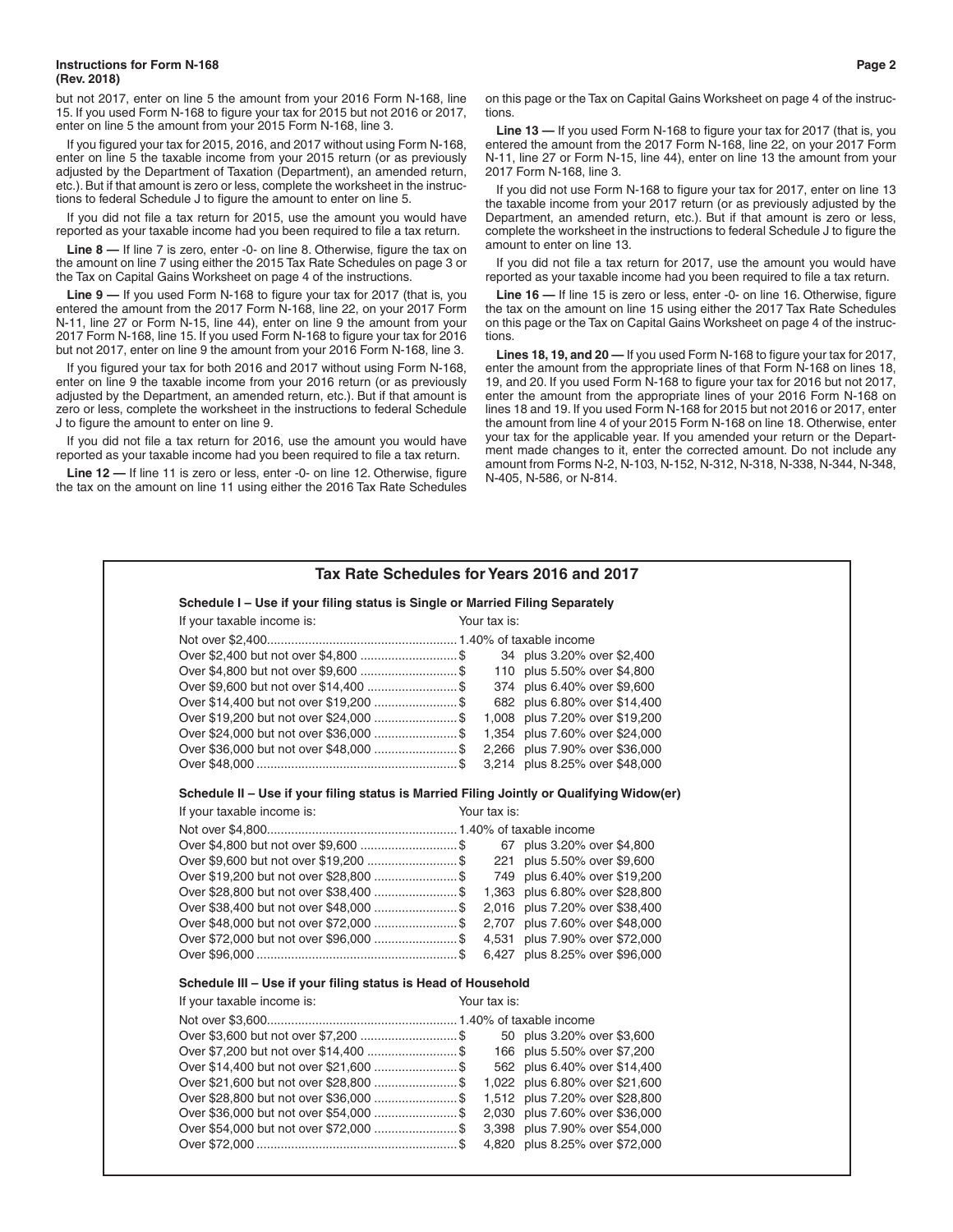|                                                                                           | <b>Tax Rate Schedules for Year 2015</b> |
|-------------------------------------------------------------------------------------------|-----------------------------------------|
| Schedule I - Use if your filing status is Single or Married Filing Separately             |                                         |
| If your taxable income is:                                                                | Your tax is:                            |
|                                                                                           |                                         |
|                                                                                           | 34 plus 3.20% over \$2,400              |
|                                                                                           | 110 plus 5.50% over \$4,800             |
|                                                                                           | 374 plus 6.40% over \$9,600             |
| Over \$14,400 but not over \$19,200  \$                                                   | 682 plus 6.80% over \$14,400            |
| Over \$19,200 but not over \$24,000 \$ 1,008 plus 7.20% over \$19,200                     |                                         |
| Over \$24,000 but not over \$36,000  \$ 1,354 plus 7.60% over \$24,000                    |                                         |
| Over \$36,000 but not over \$48,000 \$ 2,266 plus 7.90% over \$36,000                     |                                         |
| Over \$48,000 but not over \$150,000 \$ 3,214 plus 8.25% over \$48,000                    |                                         |
| Over \$150,000 but not over \$175,000 \$ 11,629 plus 9.00% over \$150,000                 |                                         |
| Over \$175,000 but not over \$200,000  \$ 13,879 plus 10.00% over \$175,000               |                                         |
|                                                                                           |                                         |
| Schedule II - Use if your filing status is Married Filing Jointly or Qualifying Widow(er) |                                         |
| If your taxable income is:                                                                | Your tax is:                            |
|                                                                                           |                                         |
|                                                                                           | 67 plus 3.20% over \$4,800              |
|                                                                                           | 221 plus 5.50% over \$9,600             |
| Over \$19,200 but not over \$28,800  \$                                                   | 749 plus 6.40% over \$19,200            |
|                                                                                           |                                         |
| Over \$38,400 but not over \$48,000  \$ 2,016 plus 7.20% over \$38,400                    |                                         |
| Over \$48,000 but not over \$72,000  \$ 2,707 plus 7.60% over \$48,000                    |                                         |
| Over \$72,000 but not over \$96,000  \$ 4,531 plus 7.90% over \$72,000                    |                                         |
| Over \$96,000 but not over \$300,000  \$ 6,427 plus 8.25% over \$96,000                   |                                         |
| Over \$300,000 but not over \$350,000 \$ 23,257 plus 9.00% over \$300,000                 |                                         |
| Over \$350,000 but not over \$400,000  \$ 27,757 plus 10.00% over \$350,000               |                                         |
|                                                                                           |                                         |
| Schedule III - Use if your filing status is Head of Household                             |                                         |
| If your taxable income is:                                                                | Your tax is:                            |
|                                                                                           |                                         |
|                                                                                           | 50 plus 3.20% over \$3,600              |
|                                                                                           | 166 plus 5.50% over \$7,200             |
| Over \$14,400 but not over \$21,600  \$                                                   | 562 plus 6.40% over \$14,400            |
| Over \$21,600 but not over \$28,800  \$                                                   | 1,022 plus 6.80% over \$21,600          |
|                                                                                           | 1,512 plus 7.20% over \$28,800          |
| Over \$36,000 but not over \$54,000 \$ 2,030 plus 7.60% over \$36,000                     |                                         |
| Over \$54,000 but not over \$72,000 \$ 3,398 plus 7.90% over \$54,000                     |                                         |
| Over \$72,000 but not over \$225,000 \$ 4,820 plus 8.25% over \$72,000                    |                                         |
| Over \$225,000 but not over \$262,500 \$ 17,443 plus 9.00% over \$225,000                 |                                         |
|                                                                                           |                                         |
| Over \$262,500 but not over \$300,000 \$ 20,818 plus 10.00% over \$262,500                |                                         |